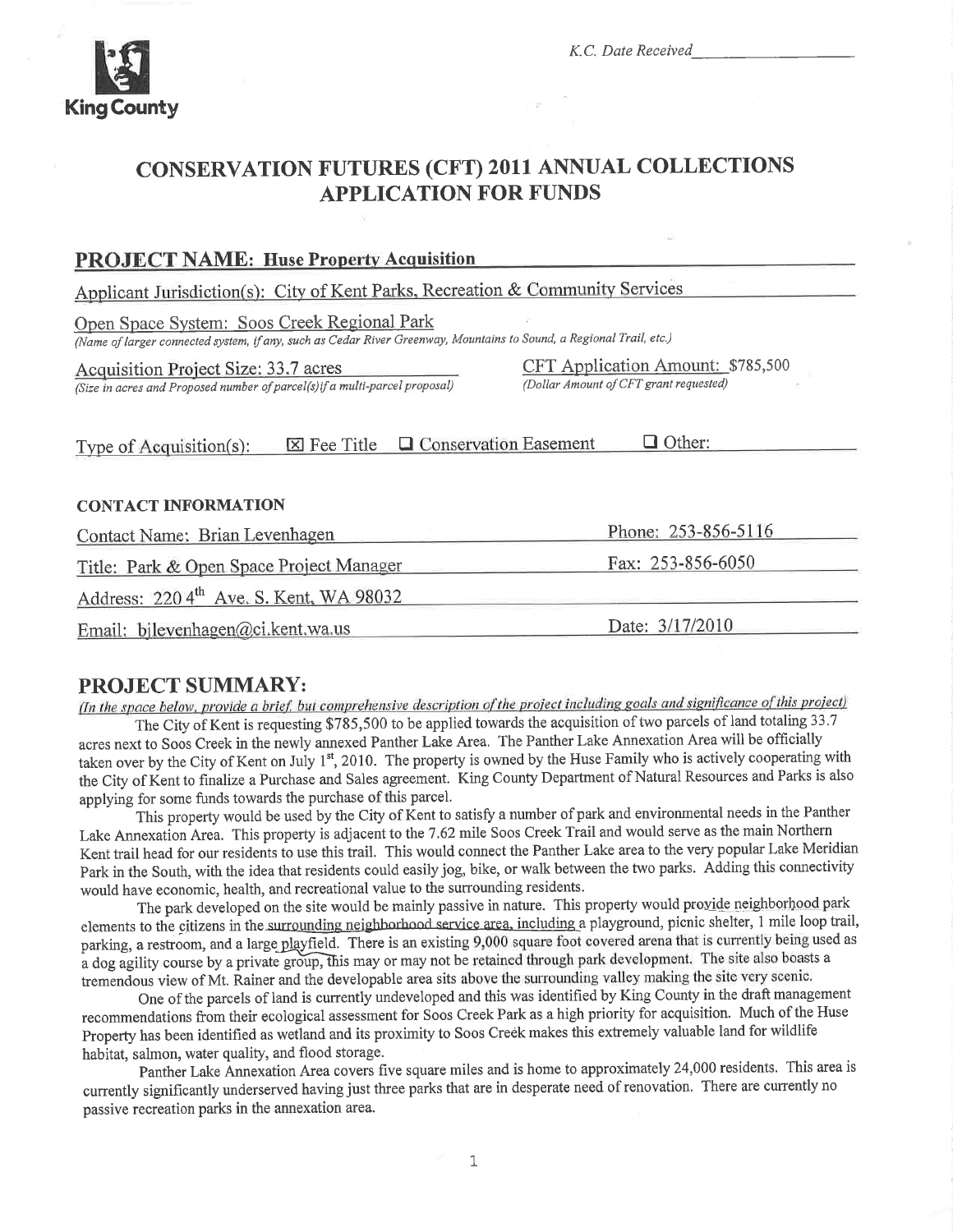#### 1. OPEN SPACE RESOURCES

Please review the attached evaluation criteria. For the **proposed acquisition parcel(s)**, please (1) mark only those criteria that apply, and (2) thoroughly, yet succinctly describe in the space below how the proposed acquisition satisfies each marked criteria.

- $\boxtimes$  A. Wildlife habitat or rare plant reserve  $\Box$  E. Historic/cultural resources
- **EQ B.** Salmon habitat and aquatic resources
- **EX C.** Scenic resources
- $\boxtimes$  D. Community separator
- 
- $\Sigma$  F. Urban passive-use natural area/greenbelt
- $\boxtimes$  G. Park/open space or natural corridor addition
- $\boxtimes$  H. Passive recreation opportunity/unmet needs
- A. The acquisition of this parcel will enhance the existing passive open space and wildlife habitat, located adjacent to a rapidly developing urban area. Parcel 1022059011 was identified as a high priority for acquisition by King County in their ecological assessment of Soos Creek Park. This parcel is critical to maintaining the function of the habitat system which contributes to the overall ecosystem of Soos Creek. Soos Creek has anadromous fish habitat, and is one of the largest wetlands in the county,

The City of Kent will restore the parts of the property that are currently dominated by invasive plant species by removing the invasives and replanting natives. The areas of the site that we be turned into more developed park elements will be done so in an environmentally sensitive manner and will only cover areas that have already been disturbed by humans. Mammals that reside on or near the property include coyote, black bear, raccoons, river otters, cougars, Townsend chipmunk, Douglas squirrel, and black tailed weasel. Red-tailed hawks, Great Blue Heron, wood ducks, hooded mergansers, and Bald Eagles have also been seen on the site in addition to 120 other bird species present in Soos Creek Park. State candidate species listed in Soos Creek include the pileated wood pecker, merlin, and western toad.

- This parcel is part of the Soos Creek wetland/stream corridor that is a salmon bearing stream. Data on fish presence B document several anadromous fish species present in Soos Creek and some of its tributaries, including winter steelhead, Chinook, Coho, and resident cutthroat trout. Acquiring this property would preserve 33.7 acres in the corridor. Soos Creek is a part of the Green River Watershed.
- C. This acquisition will significantly contribute to the scenic resources along Soos Creek. There is a spectacular view of Mt. Rainier from the site and the site, while in the Soos Creek Valley, is slightly raised above the sunounding areas giving a great view of the valley.
- D. This site is in the urban separator on the edge of the City of Kent as identified in the King County Comprehensive Plan.
- F. The acquisition of this parcel will enable the City to preserve property along the Soos Creek Park Corridor. Soos Creek Park is roughly 730 acres, adding another 33.7 acres to this will be highly beneficial by increasing the urban separator, adding to the protected wetlands and natural areas, and creating a passive use park that would also serve as <sup>a</sup>major trailhead for the regional trail. It is located in the Panther Lake Annexation area in which 24,000 residents live in a five square mile area.
- G. Adding this park space is vital in the Panther Lake Annexation Area. There are only three parks in the five square miles ihe City of Kent is taking over from King County. The rest of Kent, which has roughly 88,000 residents, has approximateiy 72 parks. We will be working to add more park space to the Panther Lake Area for the foreseeable future.
- H. The Panther Lake Area does not currently have any passive open space recreation within the future Kent Boundaries. The closest park to Panther Lake is King County's 7 .62 mile Soos Creek Trail that provides the Eastern border of the amexation area. The quickest way to expand the passive recreation opportunities for these residents is to give them better access to the Soos Creek Trail. Access to Soos Creek Trail would allow them to jog, bike, run, or walk between this future park and Lake Meridian Park. This gives people access to the lake and swimming areas without having to drive there. Currently to access the Soos Creek Trail people park along the shoulder-less road along the northern border of the property.

The playground, picnic shelters, playfield, and restroom facilities that would be built in this location far exceed anything cunently existing in the three inherited parks from King County.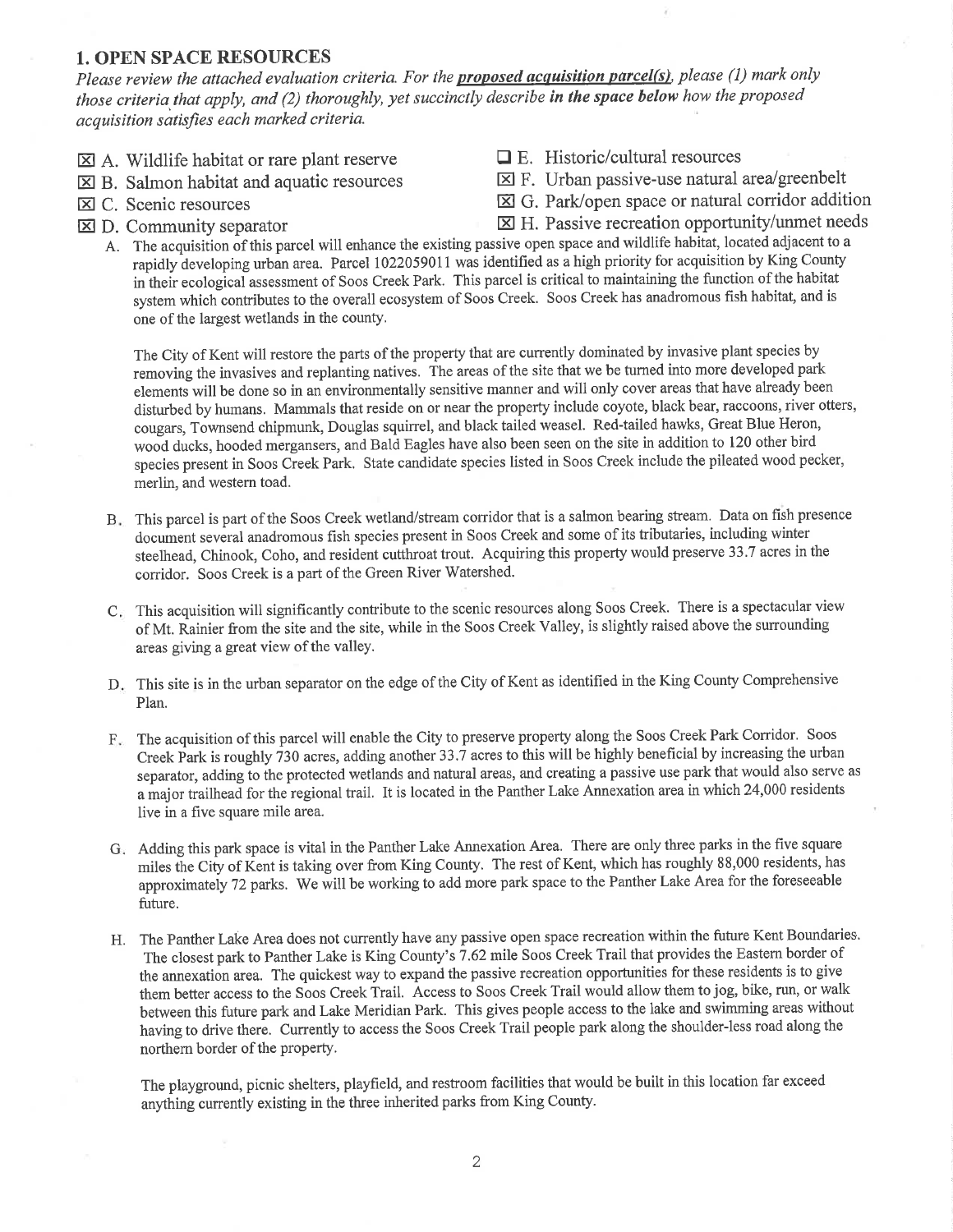## 2. ADDITIONAL FACTORS

For the **proposed acquisition parcel(s)**, please (1) mark all criteria that apply, and (2) thoroughly, yet succinctly describe in the space below how the proposed acquisition satisfies each marked criteria.

- EA. Educational/interpretive opportunity
- El B. Threat of loss of open space resources
- EC. Ownership complexity/willing seller(s)/ownership interest proposed
- $\boxtimes$  D. Partnerships Describe any public or private partnerships that will enhance this project:
- $\boxtimes$  E. Is the property identified in an adopted park, open space, comprehensive, or community plan?
- □ F. Transferable Development Credits (TDC) participation
	- A This acquisition will undoubtedly give the City excellent opportunities to enhance our educational component and create gathering areas to highlight the ecosystem of Soos Creek. These parcels will enable us to expand our continuing educational and interpretive opportunities which are currently being done in City owned parks and open space lands. Other groups such as the Audobon Society, Dark Skies Astronomical Society, and the Boy Scouts are interested in using the site for education. We will also work with Sunrise Elementary School to bring classes down to the park to learn about the ecosystem of Soos Creek.
	- B. The property is currently listed for sale and could be sold to a private individual if the Cify of Kent cannot get funding for its purchase. This site is part of a very large open space/park corridor that surrounds Soos Creek. The larger of the two parcels was iclentified as a high priority for acquisition by King County's ecological assessment of Soos Creek Park. These parcels are a part of the Soos Creek Wetland system and are extremely valuable habitat in a rapidly growing urban area.
	- C. The current owners have the property on the market, though their first preference would be to work out <sup>a</sup> deal with the City of Kent to turn the property into a park. Negotiations are ongoing on a purchase and sales agreement, and significant progress has been made. Any purchase and sales agreement reached with the owners will be contingent on securing funding.
	- D. The City of Kent and King County will partner to ensure that the City Park is developed in a way that enhances the ability of Kent residents to use King County's Soos Creek Trail. The City will also cooperate with King County in restoration efforts of the wetlands on the property to ensure that these efforts are consistent with the management strategy suggested in King County's ecological assessment of Soos Creek Park to ensure the greatest environmental benefit. The Friends of Soos Creek Park, an advocacy group for the park, have also expressed their support for this acquisition.

The City of Kent has also recently started the Green Kent Partnership with the Cascade Land Conseryancy. Part of this program will be implementinga20 year urban forest plan for all of Kent's public natural open space. This will provide a plan, and volunteers to ensure that the natural areas on this site will be cared for using the best management practices available.

E. The City of Kent Parks & Open Space Plan does not specifically identify any properties. However, it does specifically identify Soos Creek as a corridor to which Kent wants to add parks and open space for the purposes of connectivity, urban separation, natural open space, recreation, and wetland preservation (Goal P&OS-6).

Both the King County Comprehensive Plan (KCCP) and the 2004 King County Parks, Trails, Natural Areas and Open Space (Park Plan) contain policies that support the acquisition of this property (Park Plan Policy F-i01, Policy PAD 117, Comp Plan Policy P-107, Comp Plan Policy P-119).

The 2004 Regional Trail Inventory and Implementation Guidelines and the Regional Trail Plan call for acquiring land that enhances and builds upon the regional trail corridor and provides opportunities for additional trailheads. The 2010 Soos Creek Draft Site Management Guidelines identifies these parcels as conservation priorities.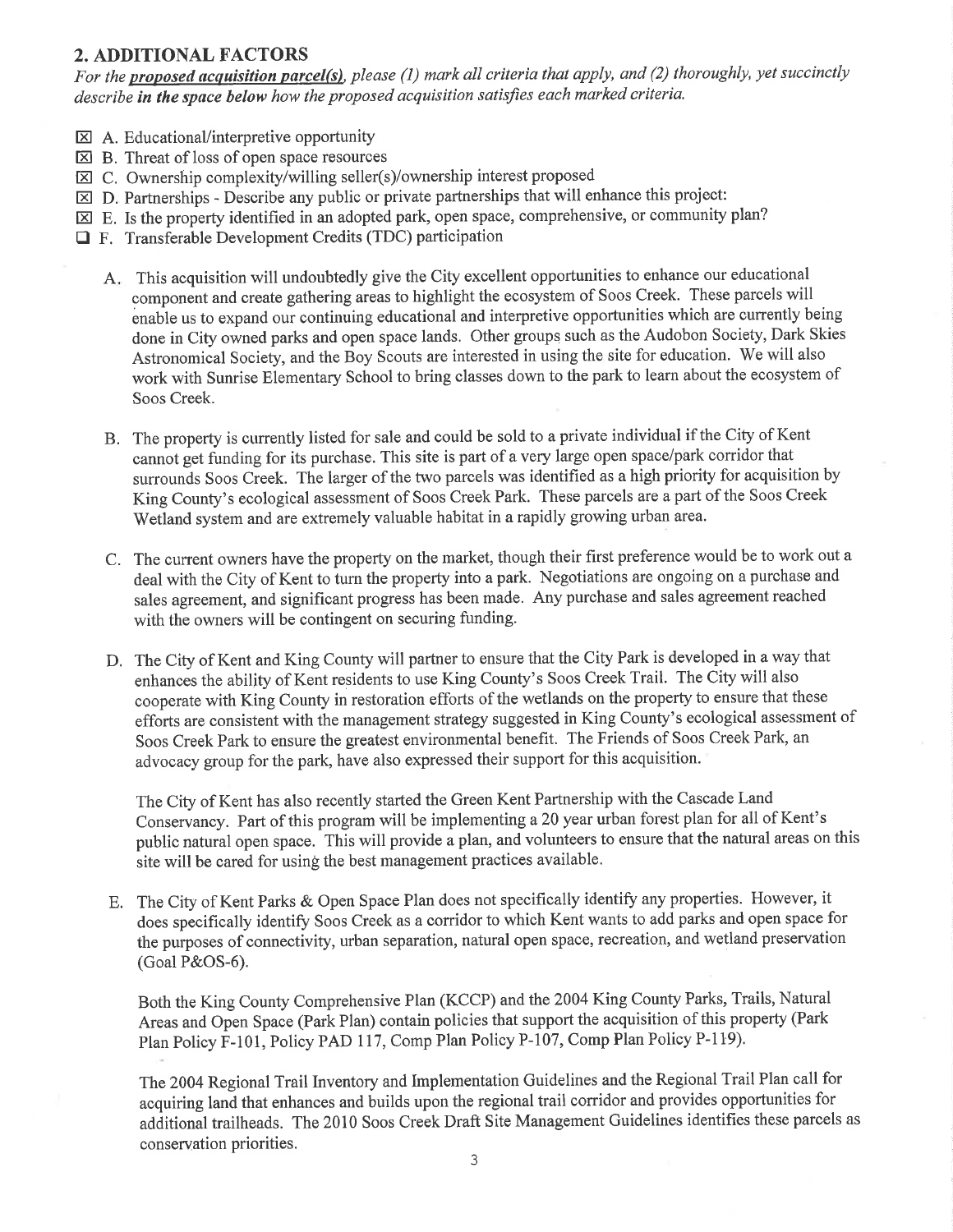### 3. STEWARDSHIP AND MAINTENANCE

How will the property be stewarded and maintained? Does the property lend itself to volunteer stewardship opportunities? How will ongoing stewardship and maintenance efforts befunded?

This property lends itself to many years of volunteer stewardship. As with many of these open spaces, invasive plants have iaken over much of the area. The Cify will continue to utilize volunteers through the Green Kent Þartnership and the Adopt-A-Park Program for a large portion of the removal of invasive plants and the replanting of native shrubs and trees. Throughout the year, we received approximately 20 requests for Eagle Scout projects including building kiosks, interpretive signs, boardwalks, fencing, wetland restoration and trail construction. The site lends itself to be a great opportunity for other volunteer groups to help in the City's effort to remove invasive plants and re-vegetate the site. Funding for any expenditure associated with the volunteer efforts will come from the CIP and/or general fund.

Through our Green Kent Partnership we will train forest stewards to do much of the environmental restoration work on this site. Each forest steward will eventually be able to run their own volunteer events and take charge of restoration efforts. It is located along a popular regional trail and the existence of the Friends of Soos Creek Park are good indicators that there will be interest among the public to adopt this park.

The City also has a Parks Maintenance Department consisting of 33 FTE and 30 seasonal staff and is regularly used in the day to day operation of parks and open spaces as well as any special projects that arise, funded out of the City's annual general fund budget.

## 4. PROJECT BUDGET

| TOTAL CFT APPLICATION AMOUNT* | \$785,500 |
|-------------------------------|-----------|

\*Allowable acquisition costs (Ordinance 14714): The disbursement offunds shall be made onlyfor capital project expenditures that include costs of acquiring real property, including interests in real property, and the following costs: the cost of related relocation of eligible occupants, cost of appraisal, cost of appraisal review, costs of title insurance, closing costs, pro rata real estate taxes, recording fees, compensating tax, hazardous waste substances reports, directly related staff costs and related legal and administrative costs, but shall not include the cost of preparing applications for conservation futures funds.

#### Estimation of property value:

Briefly describe how land values have been estimated, i.e. appraisal, property tax assessment, asking price, letter of value or other means.

Property values are based on an appraisal obtained by the City of Kent and dated December 3,2009.

| <b>ESTIMATED PROJECT COSTS (dollars)</b>               | (a range may be included) |
|--------------------------------------------------------|---------------------------|
| Total property interest value                          | \$1,500,000               |
| Title and appraisal work                               | \$6,000                   |
| Closing, fees, taxes                                   | \$40,000                  |
| Relocation                                             |                           |
| Hazardous waste reports                                | \$5,000                   |
| Directly related staff, administration and legal costs | \$20,000                  |
| <b>Total Project Costs (CFT and other funds)</b>       | \$1,571,000               |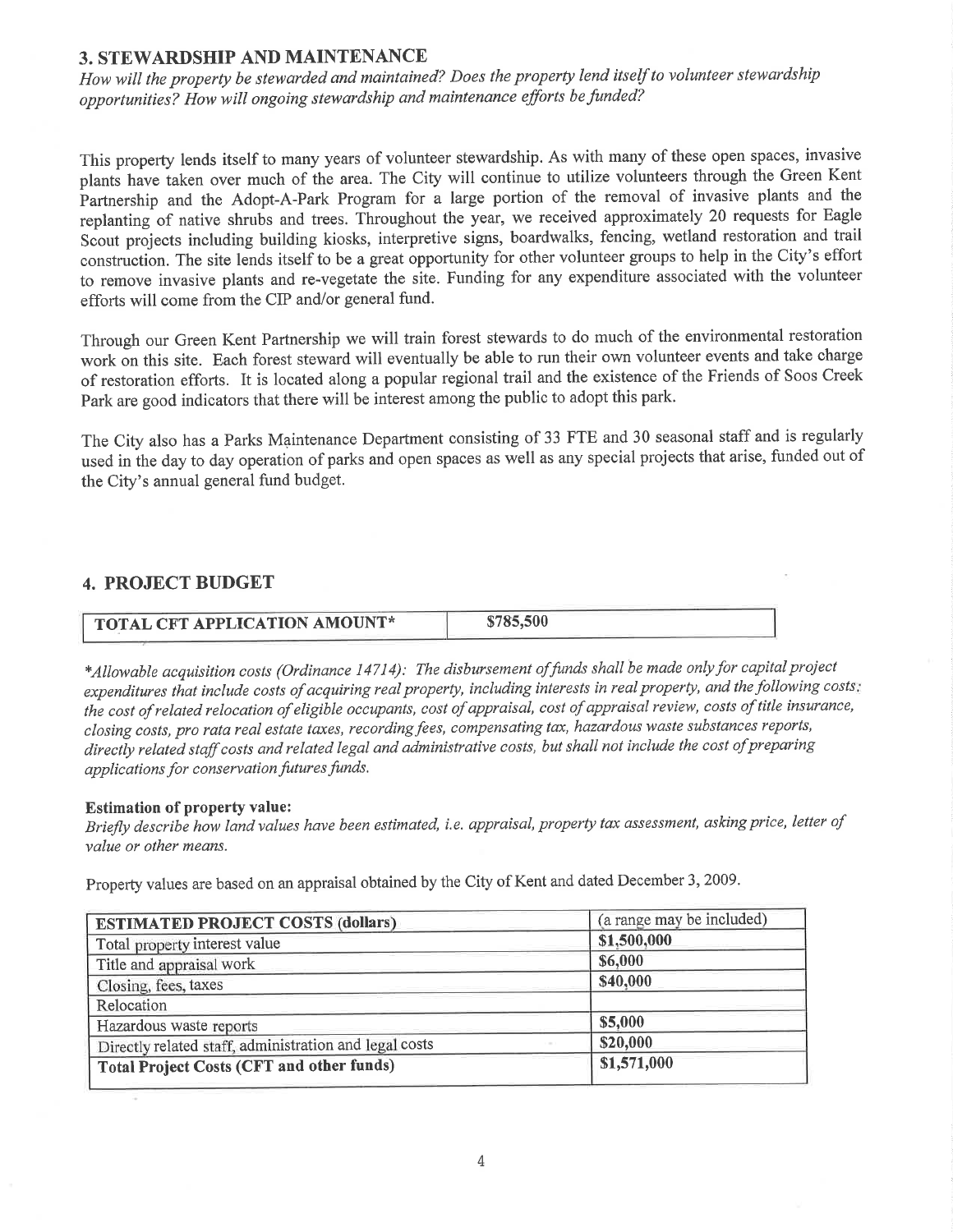| <b>MATCHING FUNDS: Existing Sources</b>             | (Date)<br><b>Expended or Committed</b> | (Dollar Amount)<br><b>Expended or Committed</b> |
|-----------------------------------------------------|----------------------------------------|-------------------------------------------------|
| RCO WWRP Local Parks                                | 2011                                   | \$785,500                                       |
| <b>Total Matching Funds</b><br>Currently Identified |                                        | \$785,500                                       |
| Unidentified Remaining Match Need:                  |                                        |                                                 |

Unidentified remaining match need: What funds are anticipated, and what is the time frame?

Please discuss briefly how the unidentified remaining match need above will be met:

We will be submitting an application to the 2011 RCO WWRP Local Parks Grant Program for the match required. In addition to this King County is also submitting an application to Conservation Futures for \$50,000 that will be matched with \$50,000 from their parks expansion levy. If King County is successful in obtaining these funds our Conservation Futures ask will be decreased by \$50,000.

# 5. IN-KIND CONTRIBUTIONS FROM PARTNERSHIPS

| <b>Brief Activity Description</b> | <b>Dollar Value of</b><br>In-kind<br><b>Contribution</b> | <b>Status</b><br>(Completed, or<br>Proposed in future?) | <b>Activity Date Range</b><br>(When was activity completed?<br>or, date proposed in future) |
|-----------------------------------|----------------------------------------------------------|---------------------------------------------------------|---------------------------------------------------------------------------------------------|
| King County (CFT/PEL funds)       | \$100,000                                                | proposed                                                | 2010-2011                                                                                   |
| <b>TOTAL</b>                      | \$100,000                                                |                                                         |                                                                                             |

# 6. ATTACHED MAPS (Note:  $Two$  maps are now required; 1) site map and 2) general location

 $8\frac{1}{2} \times 11$ " maps are preferred, but  $11 \times 17$ " is acceptable if folded and hole-punched for insertion into a three ring binder.

Site Map that shows the following:

- Each parcel proposed for acquisition in yellow or distinct shading and an indication of any parcel proposed for less than fee simple acquisition, such as a conservation easement;
- Location of any proposed development to the site such as parking, trails or other facilities;
- Location of any proposed site restoration;
- Existing adjacent public (local, state or federal) park or open spaces, labeled and shown in dark green or distinct shading; Location Map that shows the following:
- Other permanently protected open spaces (private, non profit, institutional, etc.) shown in light green or distinct shading;
- . Major water courses such as creeks, rivers, lakes or wetlands;
- . Major roads, arterial roads or regional trails.
- Map scale: This map should show approximately a ten-mile radius around the proposed acquisition(s).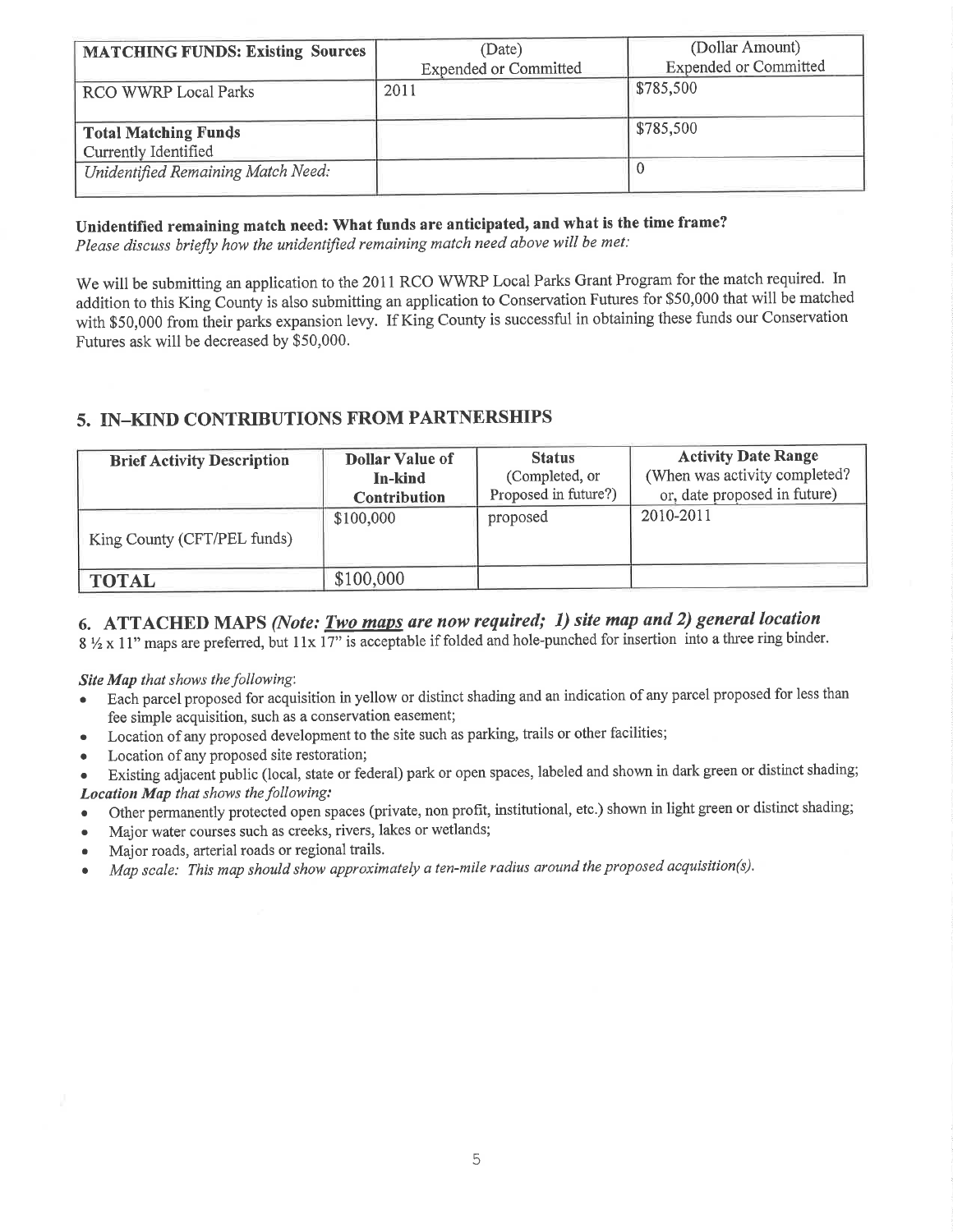